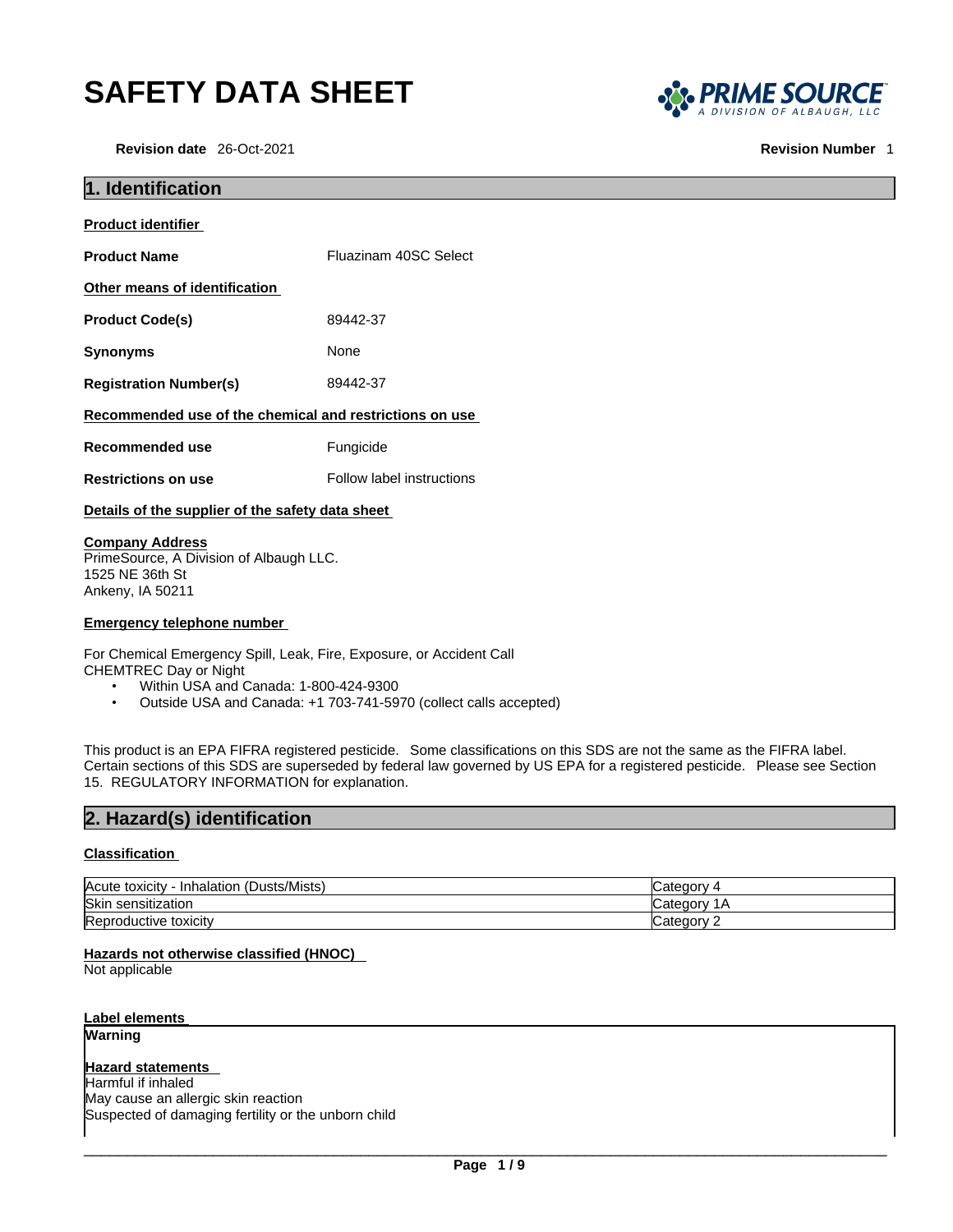

#### **Precautionary Statements - Prevention**

Obtain special instructions before use Do not handle until all safety precautions have been read and understood Wear protective gloves/protective clothing/eye protection/face protection Avoid breathing dust/fume/gas/mist/vapors/spray Use only outdoors or in a well-ventilated area Contaminated work clothing must not be allowed out of the workplace

### **Precautionary Statements - Response**

IF exposed or concerned: Get medical advice/attention Specific treatment (see .? on this label) IF ON SKIN: Wash with plenty of water and soap If skin irritation or rash occurs: Get medical advice/attention Wash contaminated clothing before reuse IF INHALED: Remove person to fresh air and keep comfortable for breathing IF exposed or concerned: Get medical advice/attention<br>Specific treatment (see .? on this label)<br>IF ON SKIN: Wash with plenty of water and soap<br>IF SNin Irritation or rash occurs: Get medical advice/attention<br>Wash contaminat

#### **Precautionary Statements - Storage**

Store locked up

#### **Precautionary Statements - Disposal**

Dispose of contents/container to an approved waste disposal plant

#### **Unknown acute toxicity**

#### **Other information**

May be harmful in contact with skin. Very toxic to aquatic life with long lasting effects. Very toxic to aquatic life.

#### **Substance**

#### **Mixture**

| <b>Substance</b>                                                                                                   |                                                          |               |                   |
|--------------------------------------------------------------------------------------------------------------------|----------------------------------------------------------|---------------|-------------------|
| Not applicable.                                                                                                    |                                                          |               |                   |
| Mixture                                                                                                            |                                                          |               |                   |
| Chemical name                                                                                                      | CAS No                                                   | Weight-%      | Active Ingredient |
| <b>Fluazinam</b>                                                                                                   | 79622-59-6                                               | 38.80-41.20   |                   |
| Propylene Glycol                                                                                                   | 57-55-6                                                  | 7.60-8.40     |                   |
| 1,2-Benzisothiazol-3(2H)-one                                                                                       | 2634-33-5                                                | $0.09 - 0.11$ |                   |
| Other Ingredients                                                                                                  | <b>PROPRIETARY</b>                                       | >50.0         |                   |
| *The exact percentage (concentration) of composition has been withheld as a trade secret.<br>4. First-aid measures |                                                          |               |                   |
| <b>Description of first aid measures</b>                                                                           |                                                          |               |                   |
| <b>General advice</b>                                                                                              | Show this safety data sheet to the doctor in attendance. |               |                   |

#### **Description of first aid measures**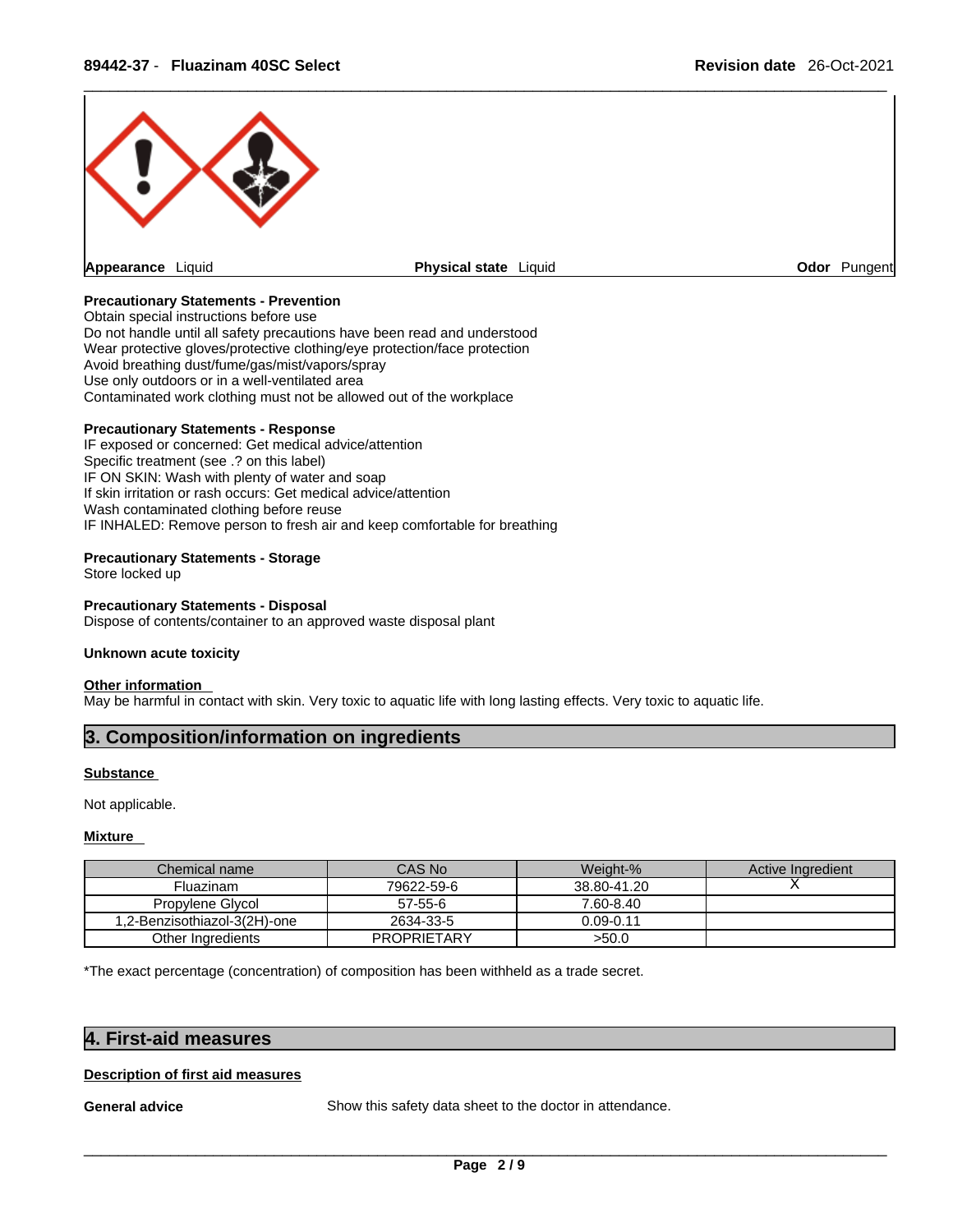| <b>Inhalation</b>                                           | Remove to fresh air. If symptoms persist, call a physician. If breathing has stopped, give<br>artificial respiration. Get medical attention immediately.                                                                                                                   |
|-------------------------------------------------------------|----------------------------------------------------------------------------------------------------------------------------------------------------------------------------------------------------------------------------------------------------------------------------|
| Eye contact                                                 | Rinse thoroughly with plenty of water for at least 15 minutes, lifting lower and upper eyelids.<br>Consult a physician.                                                                                                                                                    |
| <b>Skin contact</b>                                         | Wash with soap and water. May cause an allergic skin reaction. In the case of skin irritation<br>or allergic reactions see a physician.                                                                                                                                    |
| Ingestion                                                   | Do NOT induce vomiting. Rinse mouth. Never give anything by mouth to an unconscious<br>person. Get medical attention.                                                                                                                                                      |
| Self-protection of the first aider                          | Ensure that medical personnel are aware of the material(s) involved, take precautions to<br>protect themselves and prevent spread of contamination. Avoid breathing vapors or mists.<br>Use personal protective equipment as required. See section 8 for more information. |
| Most important symptoms and effects, both acute and delayed |                                                                                                                                                                                                                                                                            |
| <b>Symptoms</b>                                             | Itching. Rashes. Hives. Coughing and/ or wheezing. Difficulty in breathing.                                                                                                                                                                                                |
|                                                             | Indication of any immediate medical attention and special treatment needed                                                                                                                                                                                                 |
| Note to physicians                                          | May cause sensitization in susceptible persons. Treat symptomatically.                                                                                                                                                                                                     |

## **5. Fire-fighting measures**

| <b>Suitable Extinguishing Media</b>                               | Use extinguishing measures that are appropriate to local circumstances and the<br>surrounding environment.                            |  |
|-------------------------------------------------------------------|---------------------------------------------------------------------------------------------------------------------------------------|--|
| <b>Large Fire</b>                                                 | CAUTION: Use of water spray when fighting fire may be inefficient.                                                                    |  |
| Unsuitable extinguishing media                                    | Do not scatter spilled material with high pressure water streams.                                                                     |  |
| Specific hazards arising from the<br>chemical                     | Product is or contains a sensitizer. May cause sensitization by skin contact.                                                         |  |
| <b>Explosion data</b><br>Sensitivity to mechanical impact None.   |                                                                                                                                       |  |
| Sensitivity to static discharge                                   | None.                                                                                                                                 |  |
| Special protective equipment and<br>precautions for fire-fighters | Firefighters should wear self-contained breathing apparatus and full firefighting turnout<br>gear. Use personal protection equipment. |  |

## **6. Accidental release measures**

#### **Personal precautions, protective equipment and emergency procedures**

| <b>Personal precautions</b>                          | Avoid contact with skin, eyes or clothing. Ensure adequate ventilation. Use personal<br>protective equipment as required. Evacuate personnel to safe areas. Keep people away<br>from and upwind of spill/leak. Avoid breathing vapors or mists. |
|------------------------------------------------------|-------------------------------------------------------------------------------------------------------------------------------------------------------------------------------------------------------------------------------------------------|
| Other information                                    | Refer to protective measures listed in Sections 7 and 8.                                                                                                                                                                                        |
| Methods and material for containment and cleaning up |                                                                                                                                                                                                                                                 |
| <b>Methods for containment</b>                       | Prevent further leakage or spillage if safe to do so.                                                                                                                                                                                           |
| Methods for cleaning up                              | Pick up and transfer to properly labeled containers.                                                                                                                                                                                            |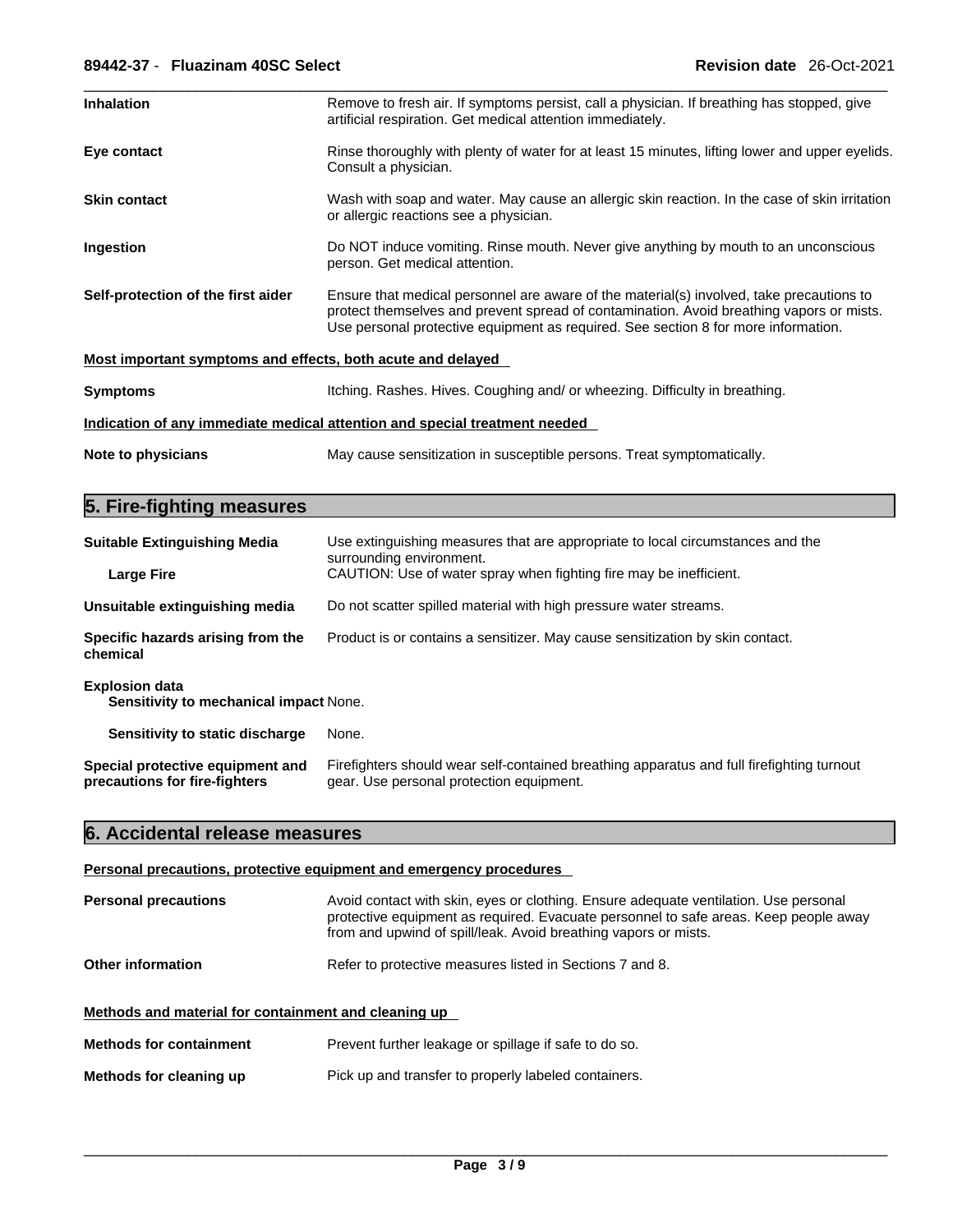### **7. Handling and storage**

#### **Precautions for safe handling**

| Advice on safe handling                                      | Handle in accordance with good industrial hygiene and safety practice. Avoid contact with<br>skin, eyes or clothing. Ensure adequate ventilation. In case of insufficient ventilation, wear<br>suitable respiratory equipment. Do not eat, drink or smoke when using this product. Take<br>off contaminated clothing and wash before reuse. Remove contaminated clothing and<br>shoes. Avoid breathing vapors or mists. |
|--------------------------------------------------------------|-------------------------------------------------------------------------------------------------------------------------------------------------------------------------------------------------------------------------------------------------------------------------------------------------------------------------------------------------------------------------------------------------------------------------|
| Conditions for safe storage, including any incompatibilities |                                                                                                                                                                                                                                                                                                                                                                                                                         |

**Storage Conditions** Keep containers tightly closed in a dry, cool and well-ventilated place. Store locked up. Keep out of the reach of children.

### **8. Exposure controls/personal protection**

#### **Control parameters**

**Exposure Limits** This product, as supplied, does not contain any hazardous materials with occupational exposure limits established by the region specific regulatory bodies.

#### **Biological occupational exposure limits**

This product, as supplied, does not contain any hazardous materials with biological limits established by the region specific regulatory bodies

#### **Appropriate engineering controls**

| <b>Engineering controls</b>                                           | <b>Showers</b><br>Eyewash stations<br>Ventilation systems.                                                                                                                  |  |
|-----------------------------------------------------------------------|-----------------------------------------------------------------------------------------------------------------------------------------------------------------------------|--|
| Individual protection measures, such as personal protective equipment |                                                                                                                                                                             |  |
| <b>Eye/face protection</b>                                            | Wear safety glasses with side shields (or goggles).                                                                                                                         |  |
| <b>Hand protection</b>                                                | Wear suitable gloves.                                                                                                                                                       |  |
| Skin and body protection                                              | Wear suitable protective clothing.                                                                                                                                          |  |
| <b>Respiratory protection</b>                                         | No protective equipment is needed under normal use conditions. If exposure limits are<br>exceeded or irritation is experienced, ventilation and evacuation may be required. |  |
| <b>General hygiene considerations</b>                                 | Do not eat, drink or smoke when using this product. Wash hands before breaks and<br>immediately after handling the product.                                                 |  |

### **9. Physical and chemical properties**

#### **Information on basic physical and chemical properties**

| <b>Physical state</b> | Liquid            |
|-----------------------|-------------------|
| Appearance            | Liauid            |
| Color                 | vellow            |
| Odor                  | Pungent           |
| <b>Odor threshold</b> | No data available |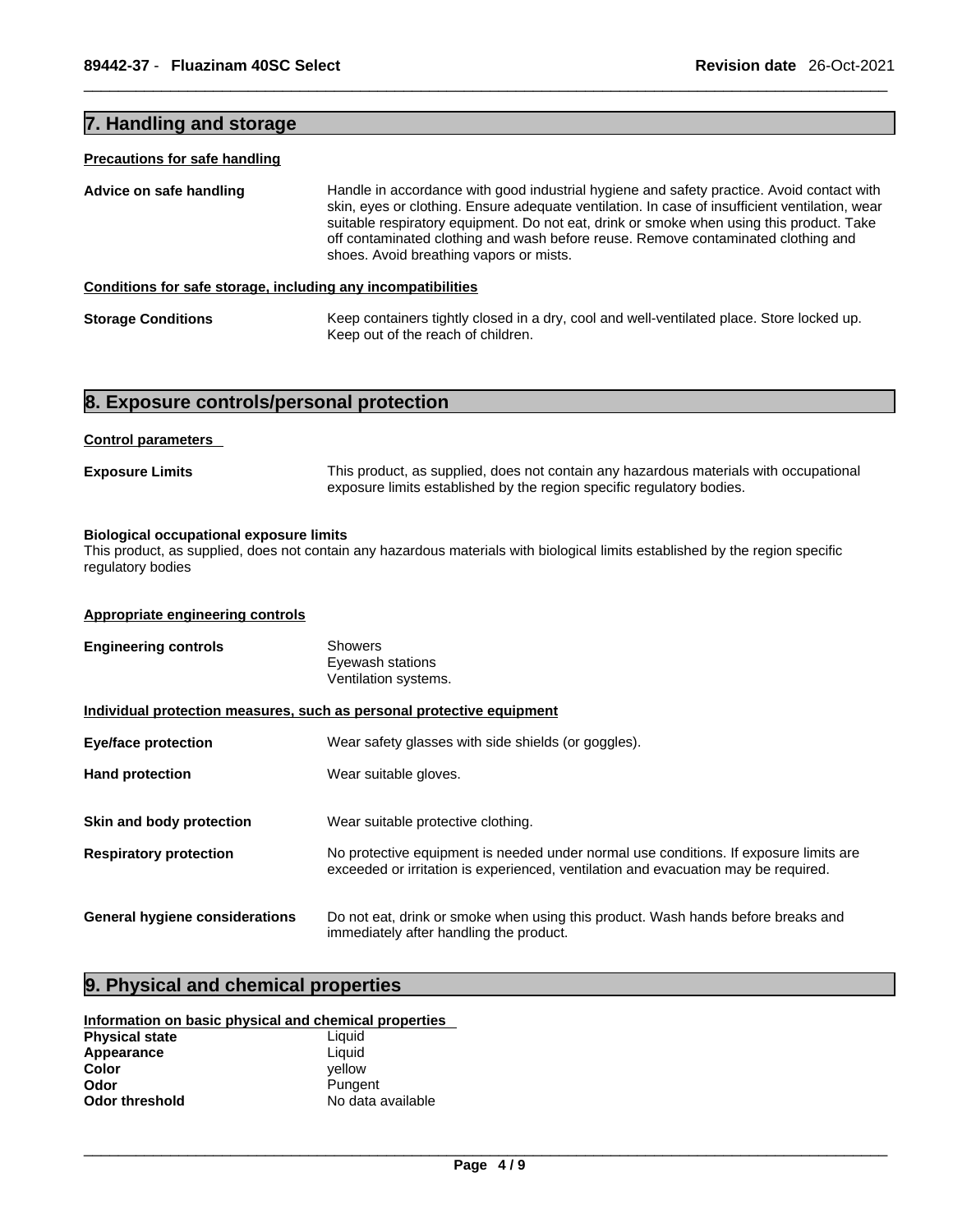#### \_\_\_\_\_\_\_\_\_\_\_\_\_\_\_\_\_\_\_\_\_\_\_\_\_\_\_\_\_\_\_\_\_\_\_\_\_\_\_\_\_\_\_\_\_\_\_\_\_\_\_\_\_\_\_\_\_\_\_\_\_\_\_\_\_\_\_\_\_\_\_\_\_\_\_\_\_\_\_\_\_\_\_\_\_\_\_\_\_\_\_\_\_ **89442-37** - **Fluazinam 40SC Select Revision date** 26-Oct-2021

| <b>Property</b>                                                                                     | Values                   | Remarks • Method |
|-----------------------------------------------------------------------------------------------------|--------------------------|------------------|
| рH                                                                                                  | $5.0 - 6.0$              |                  |
| Melting point / freezing point                                                                      | No data available        |                  |
| Boiling point / boiling range                                                                       | No data available        |                  |
| <b>Flash point</b>                                                                                  | No data available        |                  |
| <b>Evaporation rate</b>                                                                             | No data available        |                  |
| Flammability (solid, gas)                                                                           | No data available        |                  |
| <b>Flammability Limit in Air</b>                                                                    |                          |                  |
| Upper flammability or explosive<br><b>limits</b>                                                    | No data available        |                  |
| Lower flammability or explosive<br>limits                                                           | No data available        |                  |
| Vapor pressure                                                                                      | No data available        |                  |
| <b>Vapor density</b>                                                                                | No data available        |                  |
| <b>Relative density</b>                                                                             | No data available        |                  |
| <b>Water solubility</b>                                                                             | Soluble in water         |                  |
| Solubility(ies)                                                                                     | No data available        |                  |
| <b>Partition coefficient</b>                                                                        | No data available        |                  |
| <b>Autoignition temperature</b>                                                                     | No data available        |                  |
| <b>Decomposition temperature</b>                                                                    |                          |                  |
| <b>Kinematic viscosity</b>                                                                          | No data available        |                  |
| <b>Dynamic viscosity</b>                                                                            | No data available        |                  |
| <b>Other information</b>                                                                            |                          |                  |
| <b>Explosive properties</b>                                                                         | No information available |                  |
| <b>Oxidizing properties</b>                                                                         | No information available |                  |
| <b>Softening point</b>                                                                              | No data available        |                  |
| <b>Molecular weight</b>                                                                             | No data available        |                  |
| VOC Content (%)                                                                                     | No information available |                  |
| <b>Liquid Density</b>                                                                               | 1.2-1.3 $g/mL^*$         |                  |
| <b>Bulk density</b>                                                                                 | No data available        |                  |
| *Listed density is an approximate value and does not necessarily represent that of a specific batch |                          |                  |

## **10. Stability and reactivity**

| <b>Reactivity</b>                                                       | No information available.                 |
|-------------------------------------------------------------------------|-------------------------------------------|
| <b>Chemical stability</b>                                               | Stable under normal conditions.           |
| <b>Possibility of hazardous reactions</b> None under normal processing. |                                           |
| <b>Conditions to avoid</b>                                              | Excessive heat.                           |
| Incompatible materials                                                  | None known based on information supplied. |
|                                                                         |                                           |

**Hazardous decomposition products** None known based on information supplied.

## **11. Toxicological information**

### **Information on likely routes of exposure**

#### **Product Information**

| <b>Inhalation</b>   | Specific test data for the substance or mixture is not available. Harmful by inhalation.<br>(based on components).                                                                                                                                                     |
|---------------------|------------------------------------------------------------------------------------------------------------------------------------------------------------------------------------------------------------------------------------------------------------------------|
| Eye contact         | Specific test data for the substance or mixture is not available.                                                                                                                                                                                                      |
| <b>Skin contact</b> | May cause sensitization by skin contact. Specific test data for the substance or mixture is<br>not available. Repeated or prolonged skin contact may cause allergic reactions with<br>susceptible persons. (based on components). May be harmful in contact with skin. |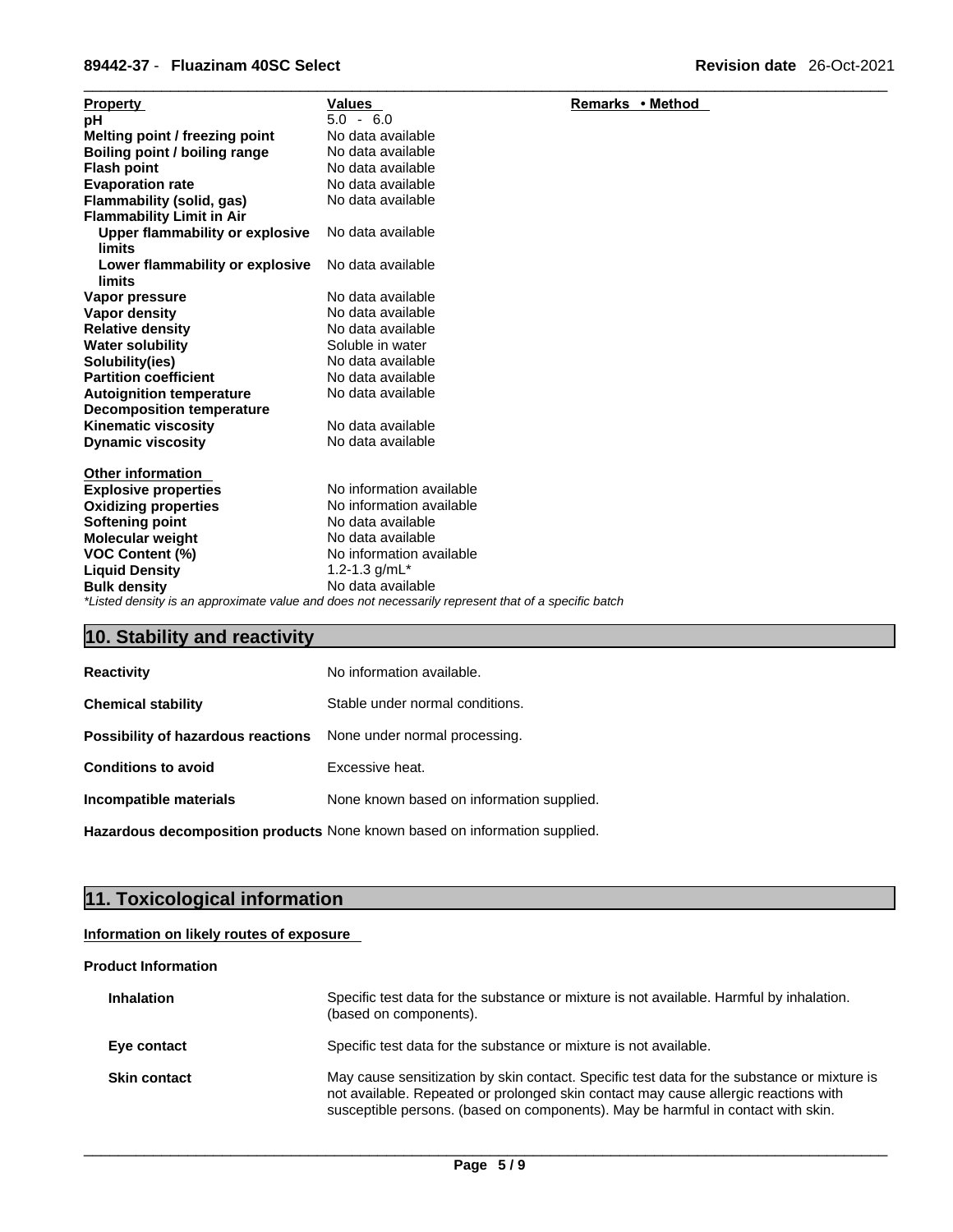**Ingestion Specific test data for the substance or mixture is not available.** 

#### **<u>Symptoms related to the physical, chemical and toxicological characteristics</u>**

**Symptoms Itching. Rashes. Hives. Coughing and/ or wheezing.** 

**Acute toxicity**

**Numerical measures of toxicity**

| Unknown acute toxicity                                                                    |                                                      |                          |                        |
|-------------------------------------------------------------------------------------------|------------------------------------------------------|--------------------------|------------------------|
| Oral LD50<br><b>Dermal LD50</b><br><b>Inhalation LC50</b><br><b>Component Information</b> | $> 2,000$ mg/kg<br>$> 2,000$ mg/kg<br>$> 0.967$ mg/L |                          |                        |
| Chemical name                                                                             | Oral LD50                                            | Dermal LD50              | Inhalation LC50        |
| Fluazinam<br>79622-59-6                                                                   | $>$ 5000 mg/kg (Rat)                                 | $>$ 2000 mg/kg (Rat)     | $> 1.1$ mg/L (Rat) 4 h |
| Propylene Glycol<br>$57 - 55 - 6$                                                         | $= 20$ g/kg (Rat)                                    | $= 20800$ mg/kg (Rabbit) |                        |
| 1,2-Benzisothiazol-3(2H)-one<br>2634-33-5                                                 | $= 1020$ mg/kg (Rat)                                 |                          |                        |

### **Delayed and immediate effects as well as chronic effects from short and long-term exposure**

| <b>Skin corrosion/irritation</b>  | Slightly irritating to the skin.                                                                                                                                  |
|-----------------------------------|-------------------------------------------------------------------------------------------------------------------------------------------------------------------|
| Serious eye damage/eye irritation | Non-irritant.                                                                                                                                                     |
| Respiratory or skin sensitization | May cause sensitization by skin contact.                                                                                                                          |
| Germ cell mutagenicity            | No information available.                                                                                                                                         |
| Carcinogenicity                   | No information available.                                                                                                                                         |
| <b>Reproductive toxicity</b>      | Contains a known or suspected reproductive toxin. Classification based on data available<br>for ingredients. Suspected of damaging fertility or the unborn child. |
| STOT - single exposure            | No information available.                                                                                                                                         |
| <b>STOT - repeated exposure</b>   | No information available.                                                                                                                                         |
| <b>Aspiration hazard</b>          | No information available.                                                                                                                                         |
| Other adverse effects             | No data available.                                                                                                                                                |
| Interactive effects               | No data available.                                                                                                                                                |

## **12. Ecological information**

**Ecotoxicity Very toxic to aquatic life with long lasting effects.** 

| Chemical name                     | Algae/aquatic plants                                                                   | <b>Fish</b>                                                                                           | Toxicity to<br>microorganisms | Crustacea                                                                           |
|-----------------------------------|----------------------------------------------------------------------------------------|-------------------------------------------------------------------------------------------------------|-------------------------------|-------------------------------------------------------------------------------------|
| Propylene Glycol<br>$57 - 55 - 6$ | EC50: =19000mg/L (96h, LC50: =51600mg/L (96h,  <br>Pseudokirchneriella<br>subcapitata) | Oncorhynchus mykiss)<br>LC50: 41 - 47mL/L (96h,  <br>Oncorhynchus mykiss)<br>LC50: =51400mg/L (96h, l |                               | EC50: >1000mg/L (48h,<br>Daphnia magna) EC50:<br>>10000mg/L (24h,<br>Daphnia magna) |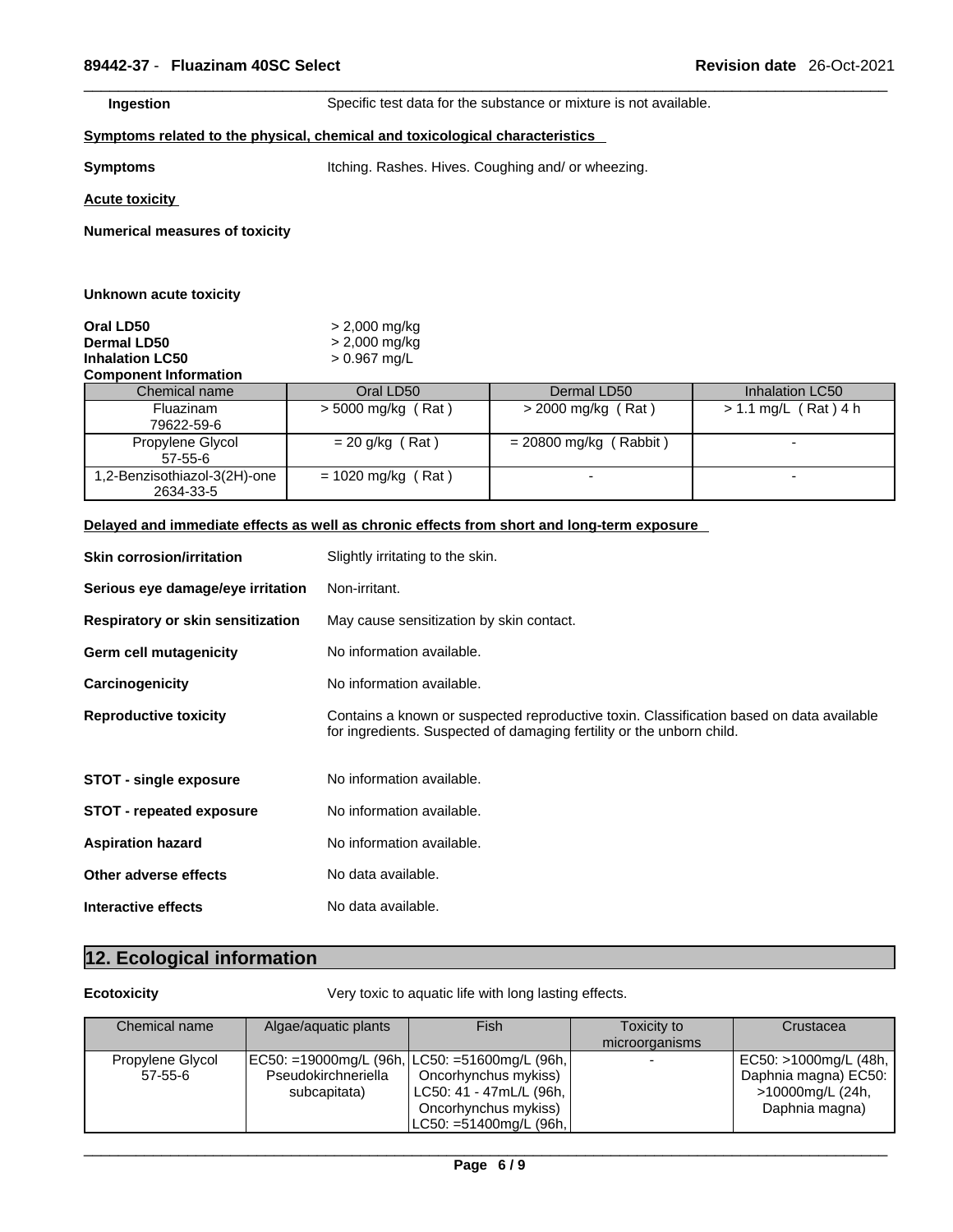|  | Pimephales promelas)<br>$LC50: = 710$ mg/L (96h,<br>Pimephales promelas) |  |  |
|--|--------------------------------------------------------------------------|--|--|
|--|--------------------------------------------------------------------------|--|--|

#### **Persistence and degradability** No data available.

**Bioaccumulation** There is no data for this product.

**Component Information**

| Chemical name l             | Partition coefficient |
|-----------------------------|-----------------------|
| .2-Benzisothiazol-3(2H)-one | ں.،                   |
| 2634-33-5                   |                       |

**Other adverse effects** No information available.

| 13. Disposal considerations |  |  |
|-----------------------------|--|--|
| Waste treatment methods     |  |  |

| Waste from residues/unused    | Dispose of in accordance with local regulations. Dispose of waste in accordance with |
|-------------------------------|--------------------------------------------------------------------------------------|
| products                      | environmental legislation.                                                           |
| <b>Contaminated packaging</b> | Do not reuse empty containers.                                                       |

## **14. Transport information**

DOT Not regulated

| 15. Regulatory information                                                                                                                                                                                                                                                                                                           |                                                                                                                                                                                                                                                                                         |
|--------------------------------------------------------------------------------------------------------------------------------------------------------------------------------------------------------------------------------------------------------------------------------------------------------------------------------------|-----------------------------------------------------------------------------------------------------------------------------------------------------------------------------------------------------------------------------------------------------------------------------------------|
| <b>U.S. EPA Label Information</b>                                                                                                                                                                                                                                                                                                    |                                                                                                                                                                                                                                                                                         |
| EPA Pesticide Registration Number 89442-37                                                                                                                                                                                                                                                                                           |                                                                                                                                                                                                                                                                                         |
| <b>EPA Pesticide Label</b>                                                                                                                                                                                                                                                                                                           | CAUTION Harmful if swallowed. Harmful if absorbed through skin. Harmful if inhaled.                                                                                                                                                                                                     |
| <b>International Inventories</b>                                                                                                                                                                                                                                                                                                     |                                                                                                                                                                                                                                                                                         |
| <b>TSCA</b><br><b>DSL/NDSL</b><br><b>EINECS/ELINCS</b><br><b>ENCS</b><br><b>IECSC</b><br><b>KECL</b><br><b>PICCS</b><br><b>AICS</b>                                                                                                                                                                                                  | Does not comply<br>Does not comply<br>Does not comply<br>Does not comply<br>Does not comply<br>Does not comply<br>Does not comply<br>Does not comply                                                                                                                                    |
| Legend:<br><b>ENCS</b> - Japan Existing and New Chemical Substances<br><b>IECSC</b> - China Inventory of Existing Chemical Substances<br>KECL - Korean Existing and Evaluated Chemical Substances<br><b>PICCS</b> - Philippines Inventory of Chemicals and Chemical Substances<br>AICS - Australian Inventory of Chemical Substances | <b>TSCA</b> - United States Toxic Substances Control Act Section 8(b) Inventory<br><b>DSL/NDSL</b> - Canadian Domestic Substances List/Non-Domestic Substances List<br>EINECS/ELINCS - European Inventory of Existing Chemical Substances/European List of Notified Chemical Substances |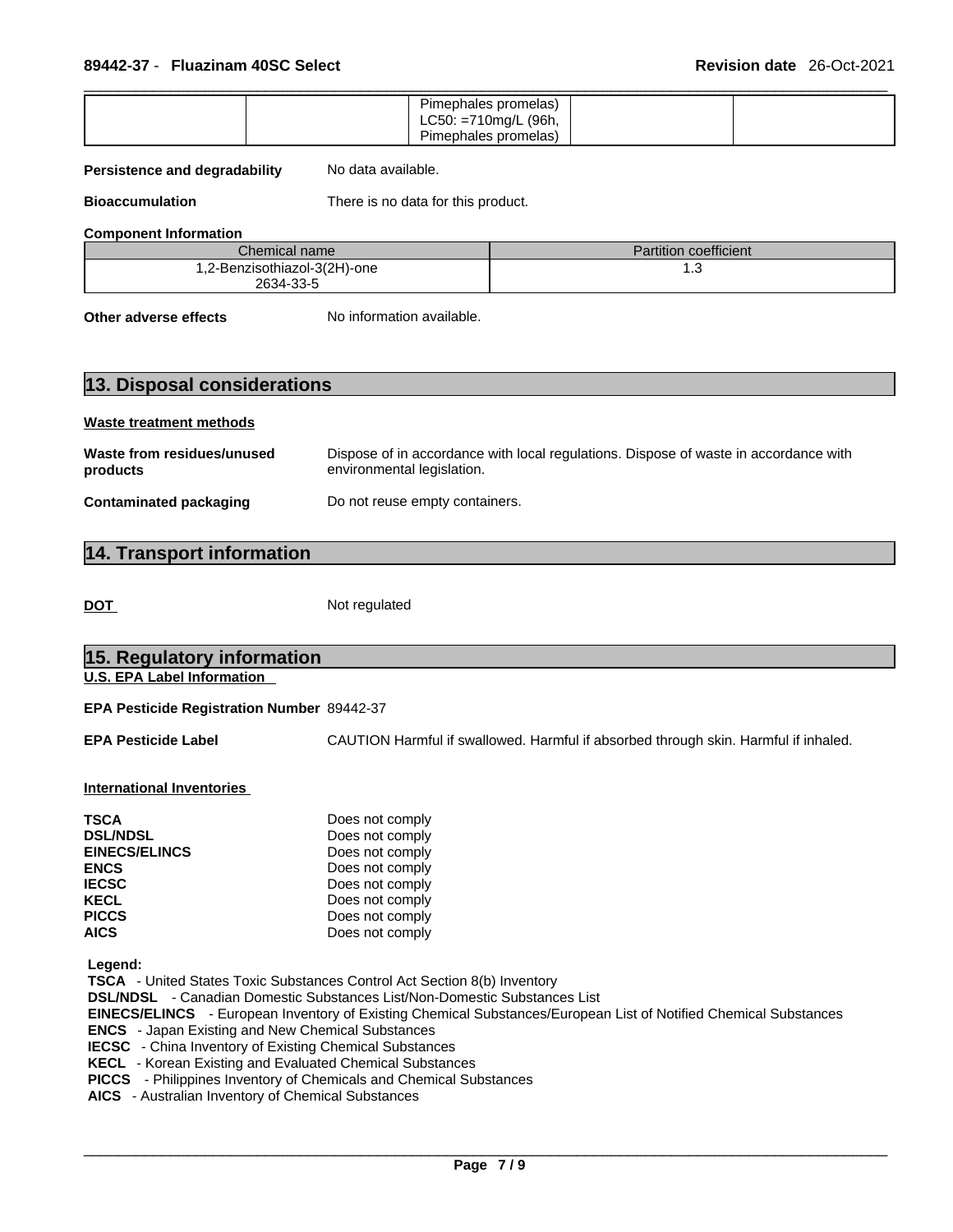#### **US Federal Regulations**

#### **SARA 313**

Section 313 of Title III of the Superfund Amendments and Reauthorization Act of 1986 (SARA). This product does not contain any chemicals which are subject to the reporting requirements of the Act and Title 40 of the Code of Federal Regulations, Part 372.

#### **SARA 311/312 Hazard Categories**

Should this product meet EPCRA 311/312 Tier reporting criteria at 40 CFR 370, refer to Section 2 of this SDS for appropriate classifications.

#### **CWA** (Clean Water Act)

This product does not contain any substances regulated as pollutants pursuant to the Clean Water Act (40 CFR 122.21 and 40 CFR 122.42).

#### **CERCLA**

This material, as supplied, does not contain any substances regulated as hazardous substances under the Comprehensive Environmental Response Compensation and Liability Act (CERCLA) (40 CFR 302) or the Superfund Amendments and Reauthorization Act (SARA) (40 CFR 355). There may be specific reporting requirements at the local, regional, or state level pertaining to releases of this material.

#### **US State Regulations**

#### **California Proposition 65**

This product does not contain any Proposition 65 chemicals.

#### **U.S. State Right-to-Know Regulations**

| Chemical name    | New Jersey | Massachusetts | Pennsylvania |
|------------------|------------|---------------|--------------|
| Water            |            |               |              |
| 7732-18-5        |            |               |              |
| Propylene Glycol |            |               |              |
| $57 - 55 - 6$    |            |               |              |

| 16. Other information                                                                                                                                                                                                                                                                                                                                                                                                                                                                                                                                                                                                                                                                                                                          |                       |                           |                                  |  |
|------------------------------------------------------------------------------------------------------------------------------------------------------------------------------------------------------------------------------------------------------------------------------------------------------------------------------------------------------------------------------------------------------------------------------------------------------------------------------------------------------------------------------------------------------------------------------------------------------------------------------------------------------------------------------------------------------------------------------------------------|-----------------------|---------------------------|----------------------------------|--|
| <b>NFPA</b><br><b>Health hazards</b> 3                                                                                                                                                                                                                                                                                                                                                                                                                                                                                                                                                                                                                                                                                                         | <b>Flammability 0</b> | <b>Instability</b> 0      | Special hazards -                |  |
| <b>HMIS</b><br>Health hazards 3*                                                                                                                                                                                                                                                                                                                                                                                                                                                                                                                                                                                                                                                                                                               | <b>Flammability</b> 0 | <b>Physical hazards</b> 0 | Personal protection X            |  |
| Chronic Hazard Star Legend<br>* = Chronic Health Hazard                                                                                                                                                                                                                                                                                                                                                                                                                                                                                                                                                                                                                                                                                        |                       |                           |                                  |  |
| Key or legend to abbreviations and acronyms used in the safety data sheet                                                                                                                                                                                                                                                                                                                                                                                                                                                                                                                                                                                                                                                                      |                       |                           |                                  |  |
| Legend Section 8: EXPOSURE CONTROLS/PERSONAL PROTECTION                                                                                                                                                                                                                                                                                                                                                                                                                                                                                                                                                                                                                                                                                        |                       |                           |                                  |  |
| TWA<br>TWA (time-weighted average)                                                                                                                                                                                                                                                                                                                                                                                                                                                                                                                                                                                                                                                                                                             | <b>STEL</b>           |                           | STEL (Short Term Exposure Limit) |  |
| Ceiling<br>Maximum limit value                                                                                                                                                                                                                                                                                                                                                                                                                                                                                                                                                                                                                                                                                                                 |                       | Skin designation          |                                  |  |
| Key literature references and sources for data used to compile the SDS<br>Agency for Toxic Substances and Disease Registry (ATSDR)<br>U.S. Environmental Protection Agency ChemView Database<br>European Food Safety Authority (EFSA)<br>EPA (Environmental Protection Agency)<br>Acute Exposure Guideline Level(s) (AEGL(s))<br>U.S. Environmental Protection Agency Federal Insecticide, Fungicide, and Rodenticide Act<br>U.S. Environmental Protection Agency High Production Volume Chemicals<br>Food Research Journal<br>Hazardous Substance Database<br>International Uniform Chemical Information Database (IUCLID)<br>Japan GHS Classification<br>Australia National Industrial Chemicals Notification and Assessment Scheme (NICNAS) |                       |                           |                                  |  |